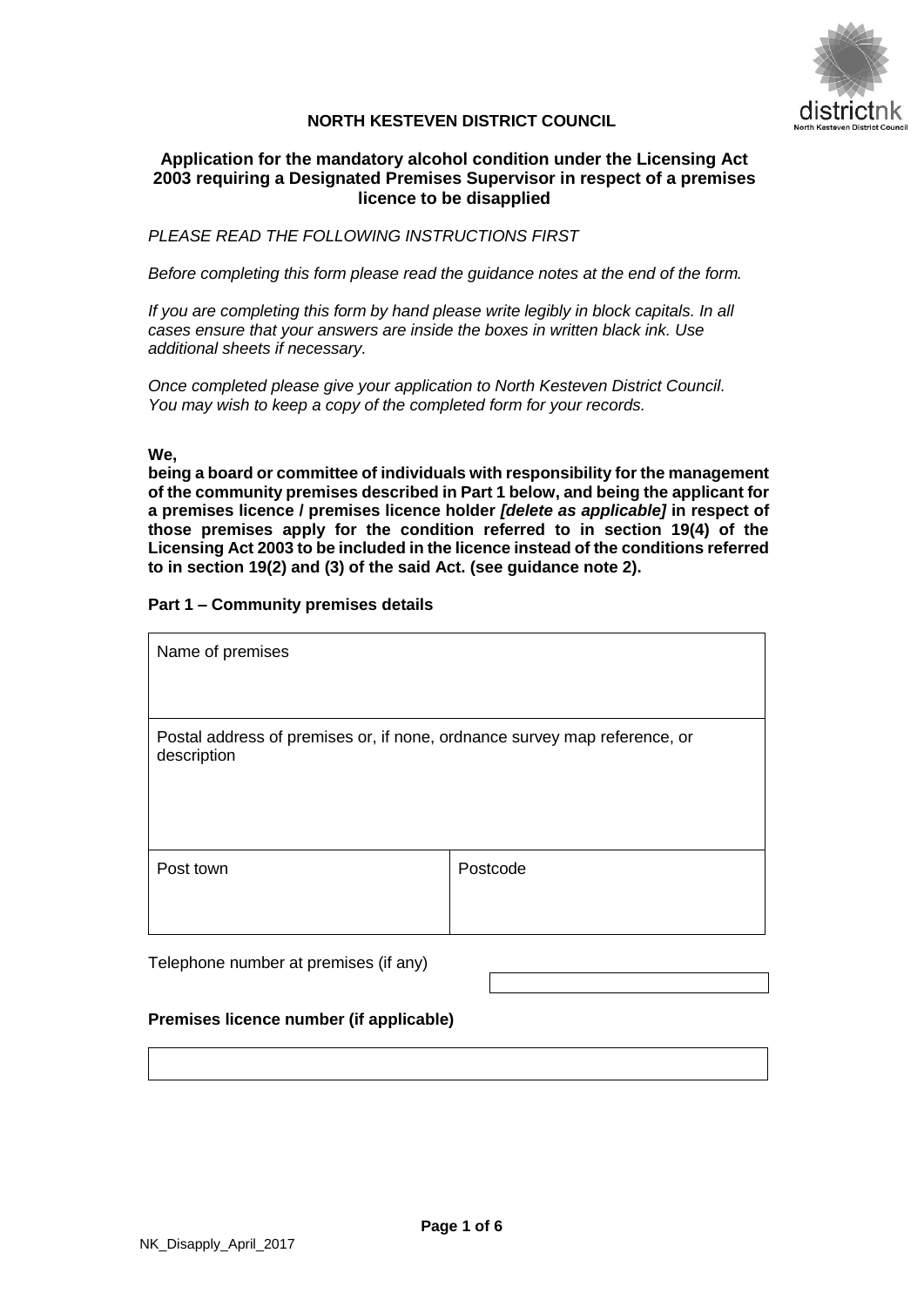| Brief description of premises and the composition of the committee or board<br>of individuals with responsibility for the management of the premises (Please<br>see Guidance Note 3)           |  |
|------------------------------------------------------------------------------------------------------------------------------------------------------------------------------------------------|--|
|                                                                                                                                                                                                |  |
|                                                                                                                                                                                                |  |
|                                                                                                                                                                                                |  |
| Please describe how you will ensure that alcohol sales are properly<br>supervised and what arrangements you have in place (if any) for hiring out the<br>premises (Please see Guidance Note 4) |  |
|                                                                                                                                                                                                |  |
|                                                                                                                                                                                                |  |
|                                                                                                                                                                                                |  |

# **Part 2 – Applicant details**

| We are the premises licence holder $\Box$ (Please tick $\checkmark$ yes) |  |  |
|--------------------------------------------------------------------------|--|--|
| Contact phone number in working hours (if<br>any)                        |  |  |
| E-mail address (optional)                                                |  |  |
| Current address (if different from premises address)                     |  |  |

**Post Town**

# **Postcode**

# **Telephone (if any)**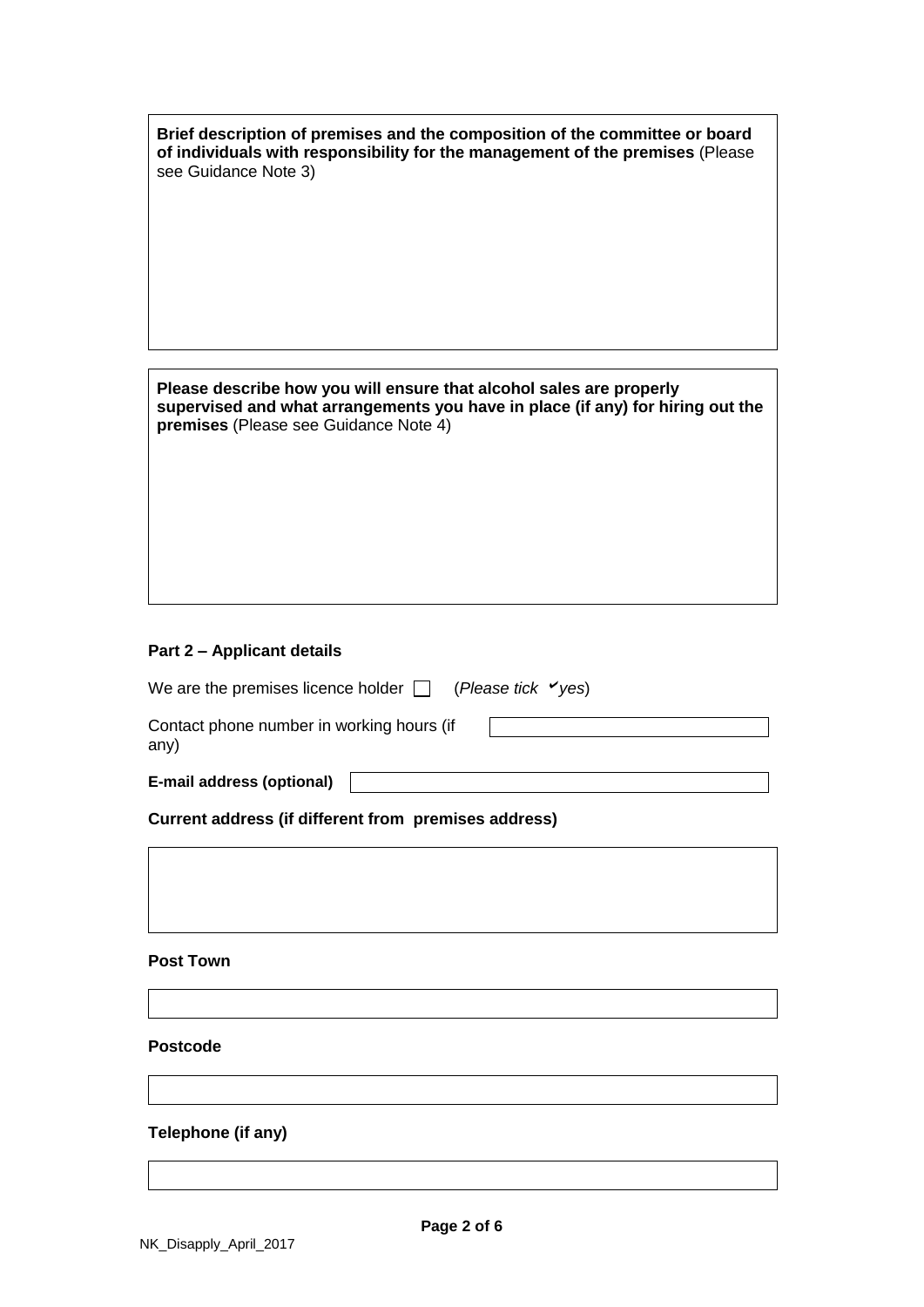# *Please tick yes as appropriate*

| I have enclosed the premises licence                      |              |
|-----------------------------------------------------------|--------------|
| I have enclosed the relevant part of the premises licence |              |
| This form accompanies a new premises licence application  | $\mathbf{1}$ |

If you are varying an existing licence and have not ticked one of the first two boxes above, please explain why in the box below.

# **Reasons why you have failed to enclose the premises licence or relevant parts**

**Any further information to support your application**

CHECKLIST:- *Please tick yes*

## **If applying to remove the mandatory requirements from an existing premises licence that already authorises alcohol sales**

| - I have made or enclosed payment of the fee                                                          |  |
|-------------------------------------------------------------------------------------------------------|--|
| - I have included documents (if available) which identify the premises<br>and how it is managed       |  |
| - I have included copies of any hiring agreements                                                     |  |
| - I have sent a copy of this application to the chief officer of police                               |  |
| - I understand that if I do not comply with the above requirements<br>my application will be rejected |  |

# **If applying alongside a new application or variation for a permission to allow alcohol sales**

**-** this application accompanies a new premises licence application / this application accompanies an application to vary an existing premises licence *[delete as applicable]*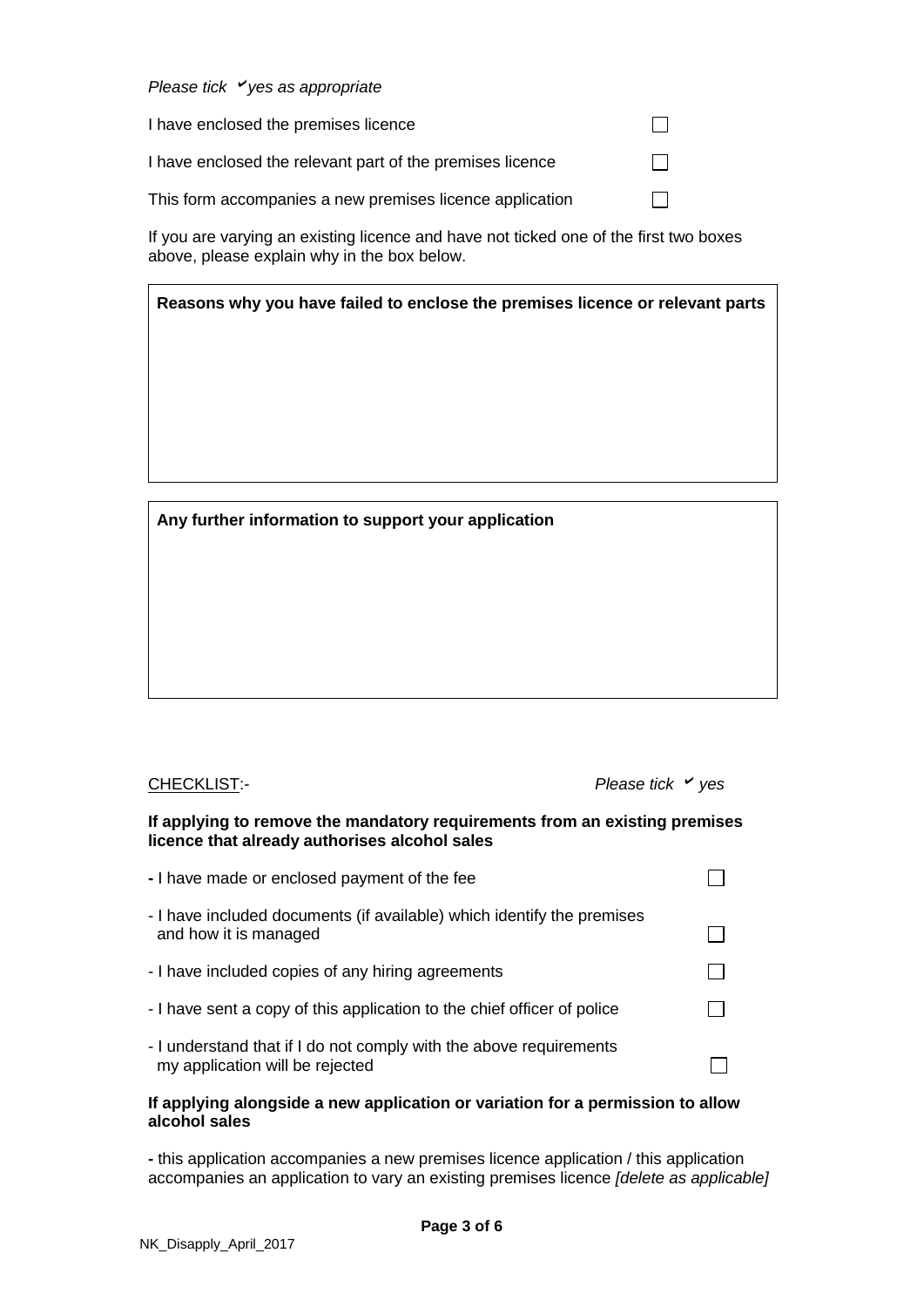- **-** I have enclosed the premises licence or relevant part of it or provided an explanation
- **-** I understand that if I do not comply with the above requirements my application will be rejected

# **IT IS AN OFFENCE, UNDER SECTION 158 OF THE LICENSING ACT 2003, TO MAKE A FALSE STATEMENT IN OR IN CONNECTION WITH THIS APPLICATION. THOSE WHO MAKE A FALSE STATEMENT MAY BE LIABLE ON SUMMARY CONVICTION TO A FINE OF ANY AMOUNT.**

 $\Box$ 

 $\Box$ 

## **Part 3 – Signatures** (Please see guidance note 5)

Signature of applicants. Please provide two signatories of members of the management committee stating in what capacity they represent the premises licence holder.

## **First Signature**

Date

**Capacity** 

## **Second Signature**

Date

**Capacity** 

| Contact name (where not previously given) and address for correspondence<br>associated with this application |                 |  |
|--------------------------------------------------------------------------------------------------------------|-----------------|--|
| Post town                                                                                                    | <b>Postcode</b> |  |
| Telephone number (if any)                                                                                    |                 |  |
| If you would prefer us to correspond with you by e mail your e mail address<br>(optional)                    |                 |  |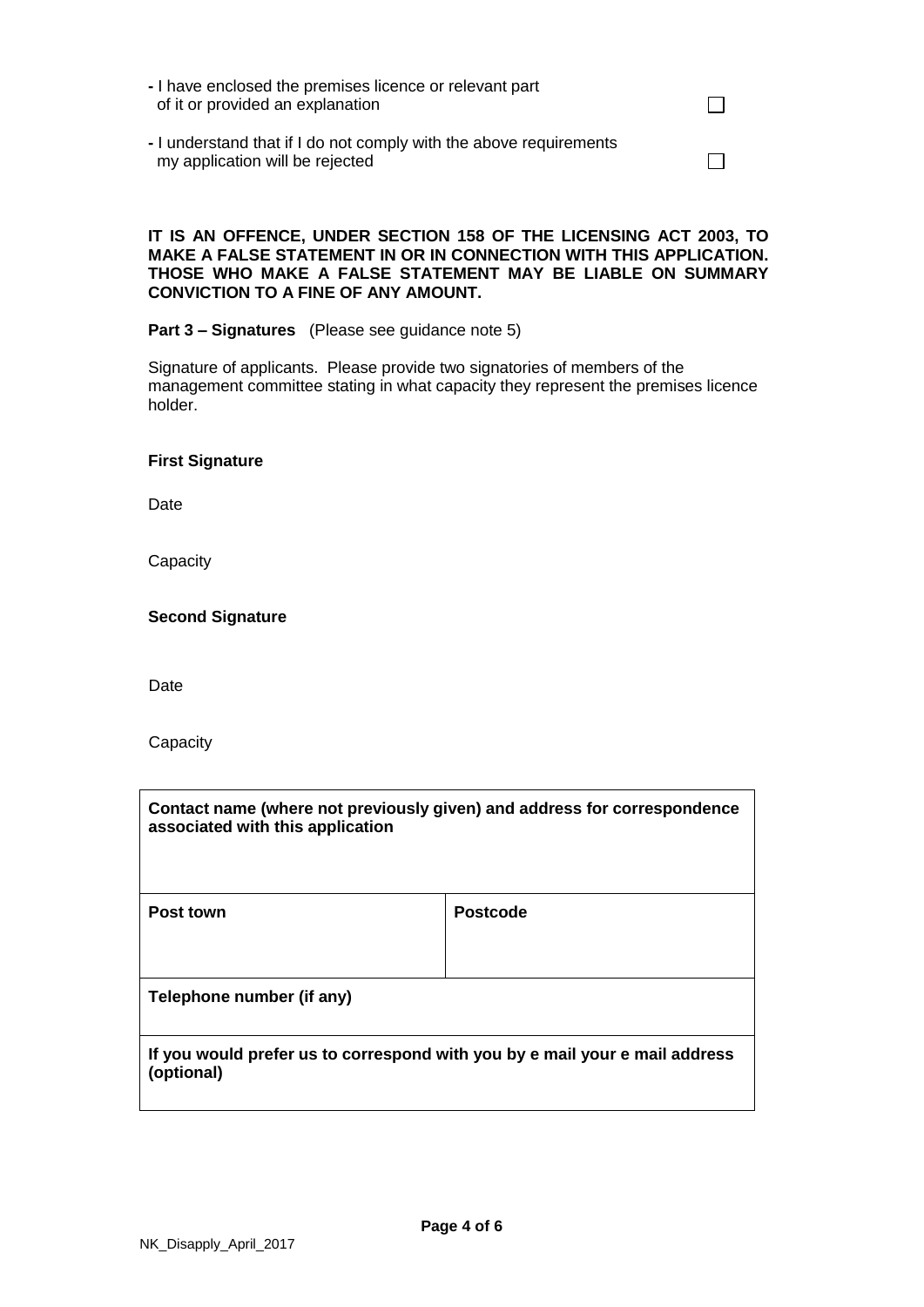# *Notes for Guidance*

1. This form may be used by a community premises seeking to replace the mandatory conditions in sections 19(2) and 19(3) of the 2003 Act which requires a personal licence holder and Designated Premises Supervisor where a premises allows the supply of alcohol, with the alternative mandatory condition (in section 19(4) of the Act) that the supply of alcohol is instead authorised by the premises licence holder through either:

- applying to remove the mandatory conditions of an existing premise licence which allows the sale of alcohol:
- applying to remove the mandatory conditions when applying for a new premises licence that includes the sale of alcohol; or
- applying to remove the mandatory conditions when applying to vary an existing premises licence to allow the sale of alcohol.

On applying for the removal of the requirement to have a Designated Premises Supervisor, the management committee should understand that if this is granted they will be responsible for all alcohol sales under the licence.

2. The applicant must be a committee or board of individuals with responsibility for the management of the premises – enter name of committee or board.

3. Describe the premises and the management structure. In particular, explain why you consider it to be a community premises i.e. is it available for community benefit most of the time and accessible by a broad range of persons and sectors of the local community for purposes beneficial to the community as a whole. If the community premises is a registered charity, please include its Charity Commission number. Set out how the premises is managed and the structure of the committee or board of individuals with responsibility for its management (including the names of the committee's of board's key officers, e.g. the chair, secretary, treasurer). Please include any documents e.g. a written constitution or other management documents that show the structure of the premises and how it is managed.

4. Describe how the supervision of alcohol sales is to be ensured in different situations (including e.g. when the community premises is hired to private parties, when the community premises is hired for large fundraising events and when the community premises is hired for short fundraising events by local voluntary organisations). Set out how responsibility for alcohol sales is to be determined in individual cases and discussed and reviewed within the committee's or board's procedure in the event of any issues arising. You should include copies of hiring agreements that describe the arrangement made between the community premises and the hiring party. You should note that sample hire agreements are available from e.g. ACRE and Community Matters. More information about these hire agreements is contained in the statutory Guidance.

5. Applications to substitute the section 19(4) mandatory condition must be made by a management committee or similar structure which holds or will be the holder of the premises licence for the community premises. Please state in what capacity you are signing the application (e.g. Committee Chair, committee member, Hall secretary etc).

6. Please send a copy of this form to the chief officer of police for your area.

-------------------------------------------------------------------------------------------------------------